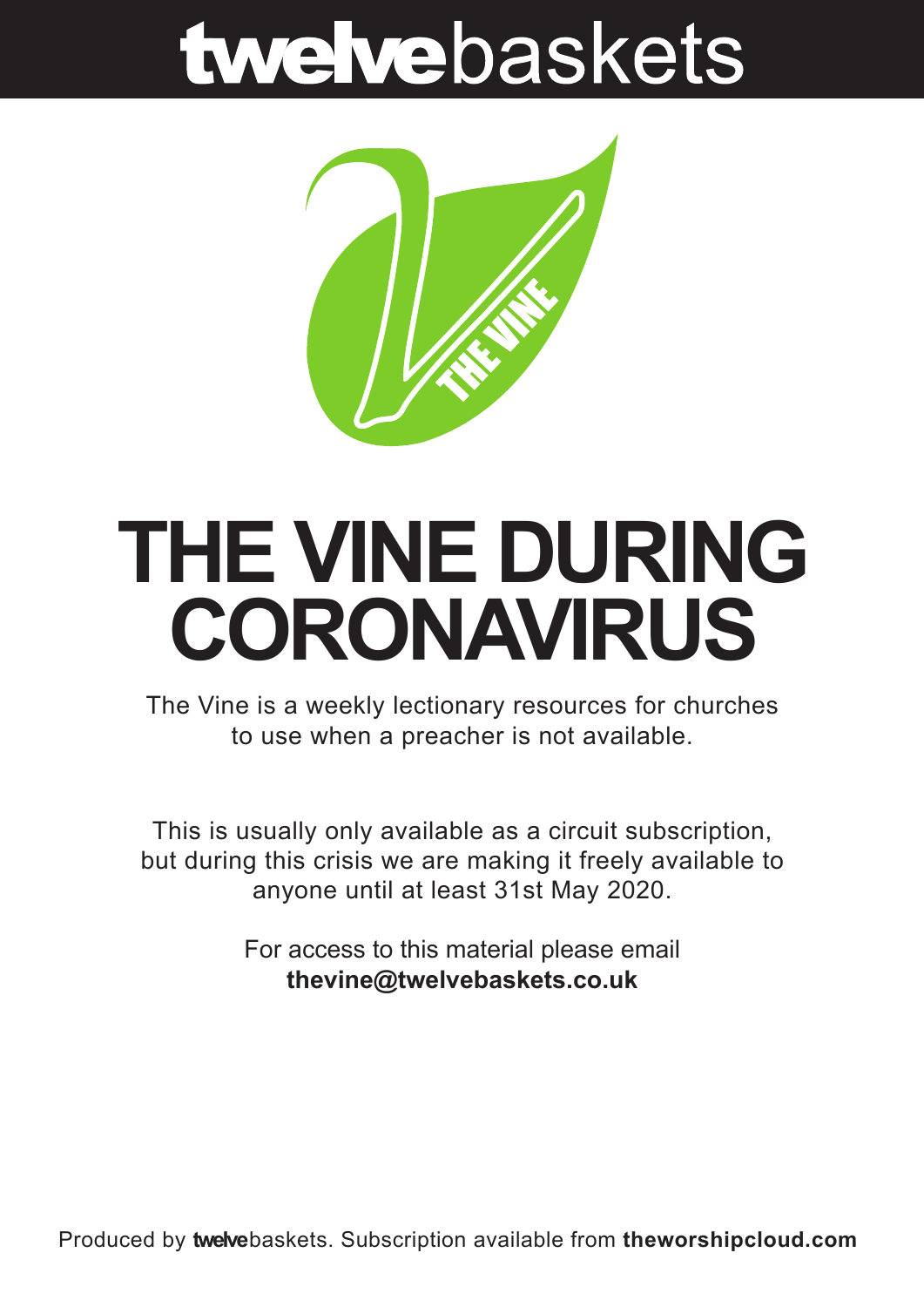# twelvebaskets



# **LENT 5A**

A complete Sunday service ready to use for worship and inspire ideas in your church

Produced by **twelve**baskets. Subscription available from **theworshipcloud.com**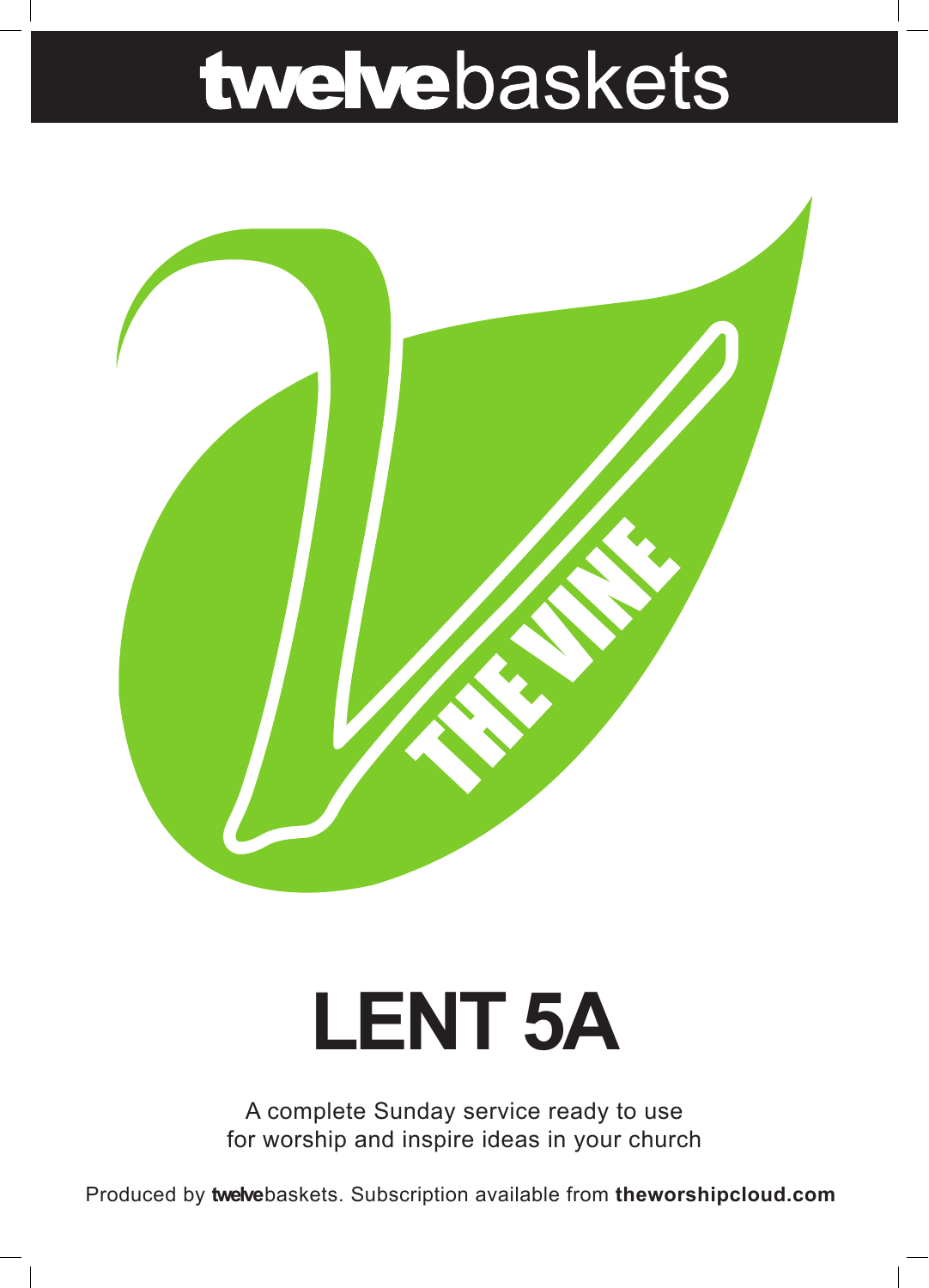### **Lent 5 - Year A**  29th March 2020

### **Order of Service**

Call to worship **Hymn: 370 STF – Breathe on me, Breath of God OR 386 STF – In the beginning was darkness and nothing** Opening Prayers The Lord's Prayer All Age Talk **Hymn: 565 STF – Only by grace can we enter OR 416 STF – There's a wideness in God's mercy** Readings: Ezekiel 37:1-14; Romans 8:6-11; John 11:1-45 **Hymn: 303 STF – I know that my Redeemer lives OR 345 STF – And can it be** Reflections on the readings **Hymn: 163 STF – When listening prophets dare to speak OR 397 STF – The Spirit lives to set us free, walk, walk in the light** Intercessions Offering / collection Blessing the offering **Hymn: 587 STF – I am the bread, the bread of life OR 367 STF – When I was lost, you came and rescued me Blessing** 



**Many more resources and inspiration for this week's lectionary, leading worship and other church use are available on www.theworshipcloud.com.**

Copyright for content is retained by the original author / contributor.



### **www.theworshipcloud.com**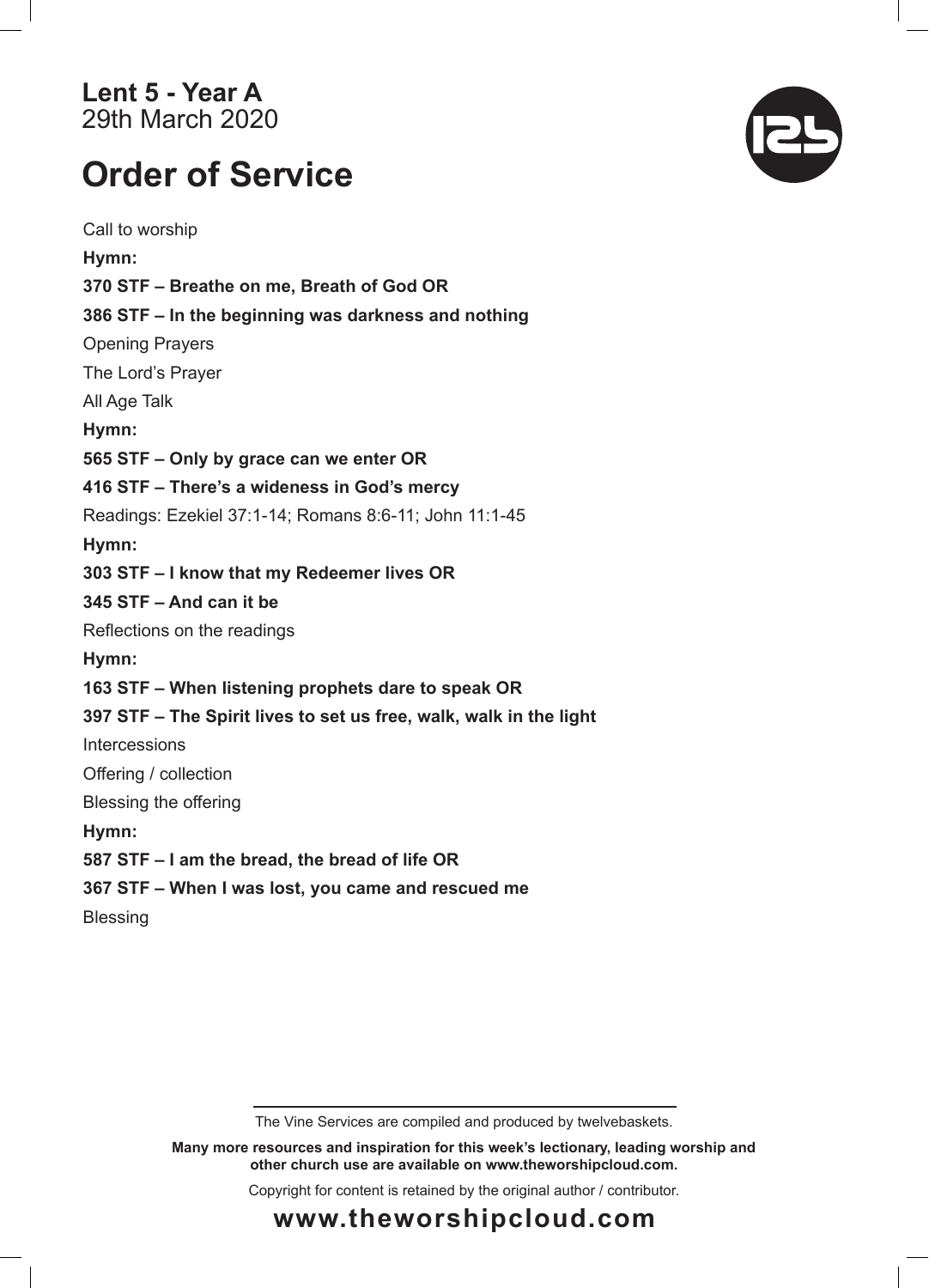#### **Call to Worship**

Here, in this moment, on this morning, we have turned aside.

Here, we continue an ancient Jewish tradition of preserving a day for rest, a day for holiness, for an escape from production and busy-ness.

Here, we take a moment to breathe in, and to encounter the living, resurrected God.

<span id="page-3-2"></span>Amen<sub>[1](#page-3-0)</sub>

#### **Hymn:**

370 STF – Breathe on me, Breath of God OR 386 STF – In the beginning was darkness and nothing

#### **Opening Prayers**

Gentle, yet mighty Lowly, yet almighty Refugee, yet King.

In your power, strengthen us. In your gentleness, guide us. In your lowliness take away our selfish pride. In your grace, forgive us. In your majesty enable us to lift ourselves up so that others might see you in your full glory.

#### *[Pause]*

As a shepherd, watch over us, As the King call us to be your royal priesthood God who is our shepherd and King Christ who was put to death and rose on the third day Spirt who comforts and empowers God that is three in one, be present in this worship service, and forever in our lives.

<span id="page-3-3"></span>Amen.*[2](#page-3-1)*

#### **We say together the Lord's Prayer**

<span id="page-3-0"></span> $1$  Additional prayers by Tim Baker

<span id="page-3-1"></span>[<sup>2</sup>](#page-3-3) Opening prayers written by Matthew Forsyth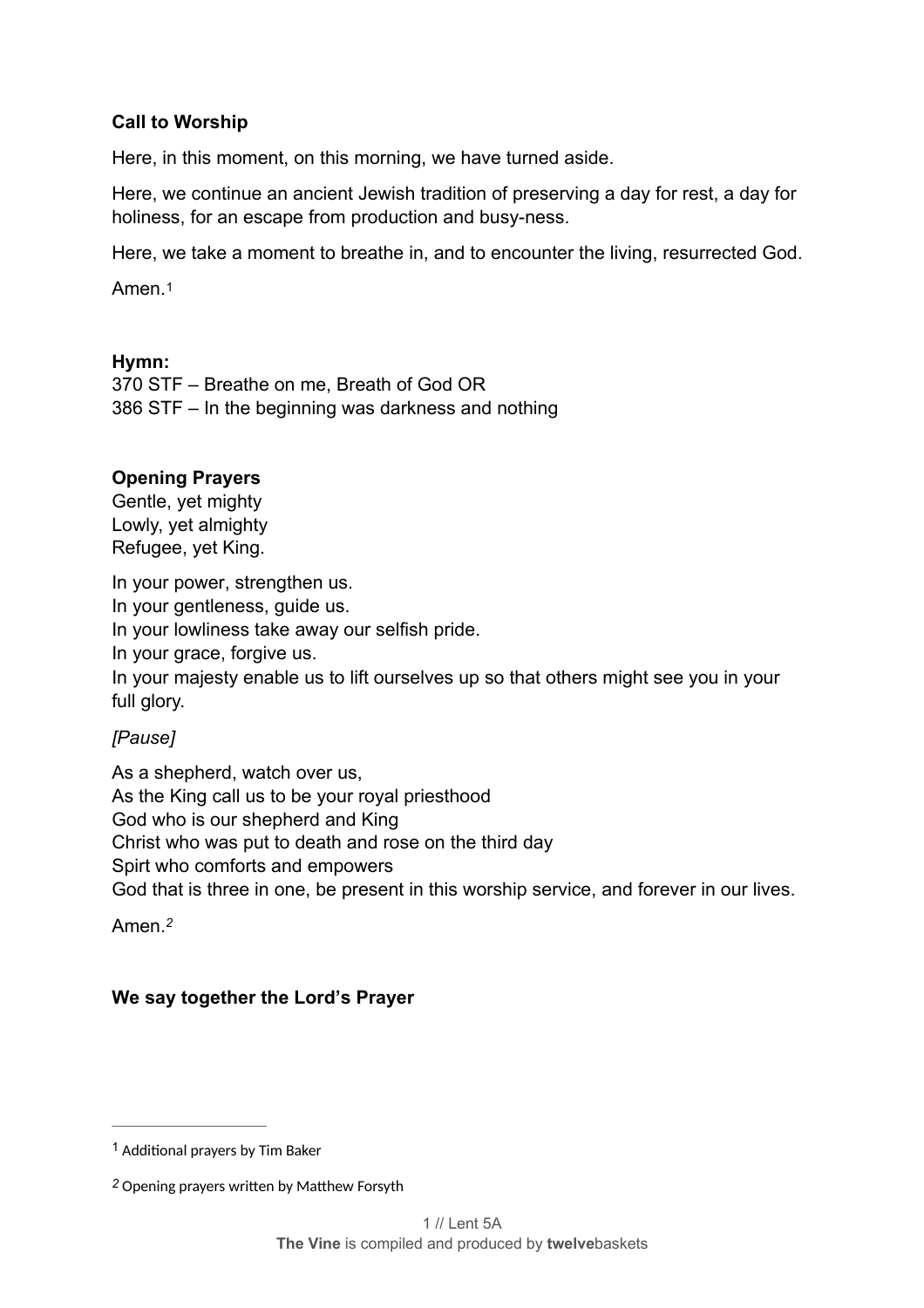#### **All Age Talk**

*[Show the congregation a balloon – not yet blown up].* 

What is this?

Is it much fun at the moment?

Can we have fun with it – what do we need to do?

Yes! We need to blow it up! Let's do that then…*[either blow up the balloon yourself or identify a willing volunteer with strong lungs!]* 

Now, you might all need to bunch together *[take time to move people if they are in different parts of the church building]*, but I'm going to hit the balloon up into the air, and then we will see how long we can keep it from touching the floor!

*[If this proves really hard, you may want to have a few goes!]* 

Well, that was fun wasn't it...

That balloon was pretty useless and uninteresting before, wasn't it, and then we blew breath into it, and it came alive!

In today's readings from the Bible, we will hear a little bit more about breath and the way it brings people to life and resurrection! Breath is very important for us isn't it? It is both really natural (we don't usually even notice we are doing it!) and really really important…

God breathes life into the human race at the beginning of Genesis. Perhaps today, as we breathe, we can notice the presence of God, alongside us, close by, in our very breath.

<span id="page-4-1"></span>One of the ways we use breathing is to sing God's praise, so let's sing…[3](#page-4-0)

**Hymn:**  565 STF – Only by grace can we enter OR 416 STF – There's a wideness in God's mercy

**Readings:** Ezekiel 37:1-14; Romans 8:6-11; John 11:1-45

**Hymn:**  303 STF – I know that my Redeemer lives OR 345 STF – And can it be

<span id="page-4-0"></span>[<sup>3</sup>](#page-4-1) All Age Talk written by Tim Baker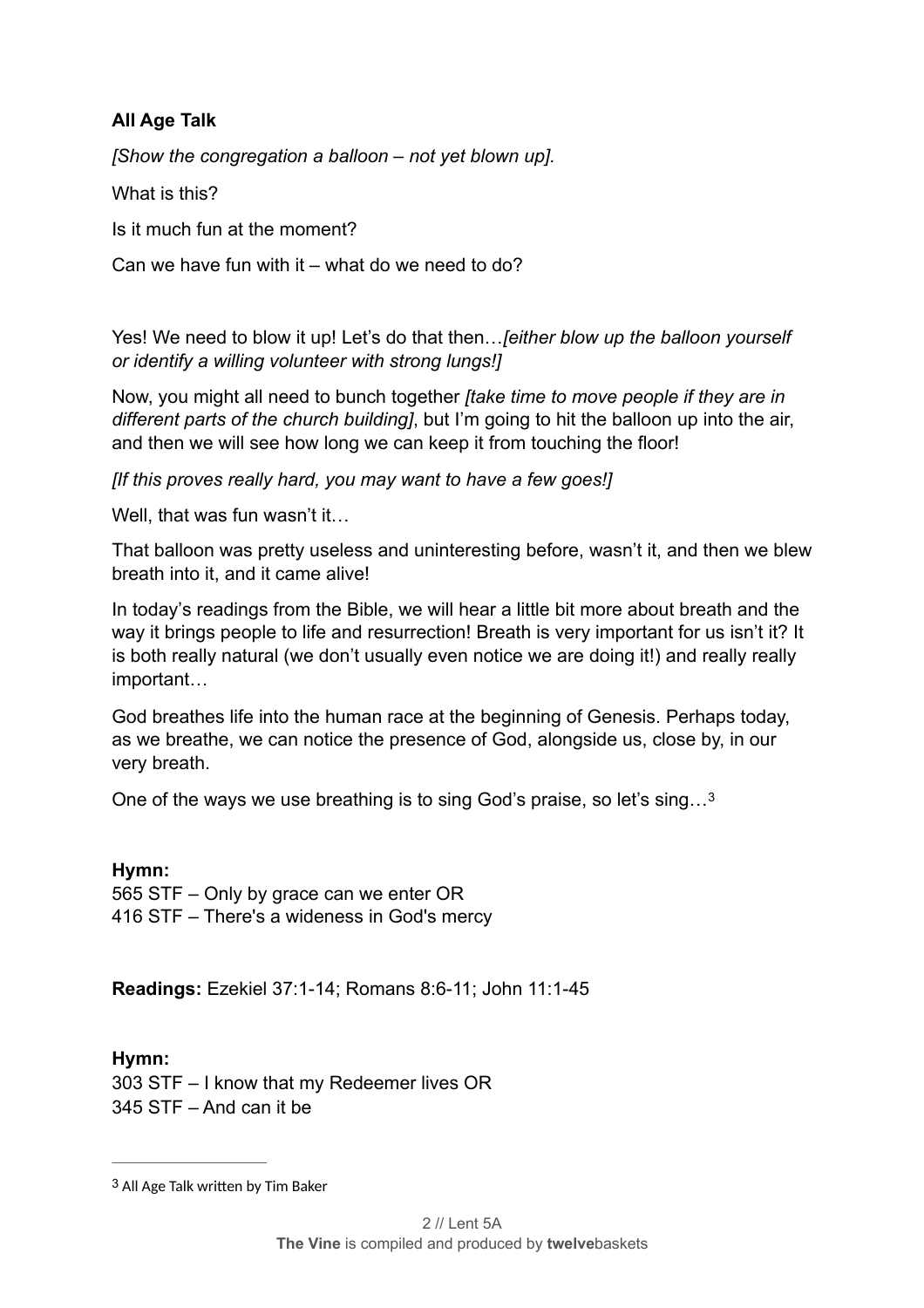#### **Reflections on the readings**

I wonder what pictures spring into mind when you hear about the "Valley (or Plain) of Dry Bones" in Ezekiel?

Perhaps you see an image of Death Valley or another of the vast deserts in the United States, arid and infertile, dotted with the horned skulls and skeletons of cattle who never made it to the water. Or perhaps, more shockingly, you recall seeing the heaps of bones of those killed in massacres or warfare? The bones dug up by archaeologists that tell the stories of those who lived and died many years ago? The grinning skulls of the dead in the catacombs?

Whatever images you see, "the Valley of Dry Bones" is not a good place to visit. It is a place whose dryness sucks the hope from us. It is a place of death and despair. It is a place we may encounter on our spiritual journey through life, but one we would rather avoid.

And yet God takes the prophet Ezekiel there and challenges him to look at the dry bones, perhaps those of his fellow countrymen who had been killed in some lost battle. Dead beyond recall. And God asks Ezekiel "O man, can these dry bones live?" What a question! Ezekiel's reply would seem circumspect to us, but he knew his God well, "Only you, Lord God, know that"! And God entrusts Ezekiel with a prophecy that is a promise...they *shall* live. The Word of God spoken through his prophet will make it happen.

The Bible speaks to our imaginations as it describes what happens as Ezekiel prophesies. We hear a tremendous rattling sound as the bones fit themselves together. We see the sinews and the fleshing out of the skeletons, the clothing in skin that makes them recognizable human beings. Perhaps we want to start singing "Dem bones, dem bones, dem dry bones...the toe bone's connected to the foot bone...etc. etc."? But there is no real life in the bodies ... there is no breath, no spirit. And we are more than just bodies.

And so Ezekiel is told to proclaim God's Word again, by calling to the wind (NIV breath) to breathe life into the dead. There is a very close link in the Old Testament between the words wind, breath, spirit, word and Yahweh, the name for God. And as he speaks those who had been dead rise to their feet. And Ezekiel prophesies that this is the Word of God for his people, too. They may feel cut off from their life in the dry spiritual desert of Exile, but God will breathe his spirit into them, give them new life and bring them home.

The Word of God rattles dry bones indeed. And in John's Gospel, where the concept of Jesus as God's Word is so central to his understanding of the story of our salvation, we hear the Word of God in his pronouncement "I am the Resurrection and the Life" to those lost in the desert of grief.

Lazarus, their friend and brother, had been dead for four days. His bones weren't dry bones, but smelly ones, as down-to-earth Martha points out. All hope had dried up. Although they *had* had faith. Mary knew that if Jesus had been there it wouldn't have happened. But Jesus hadn't been there. But now he was, and prophesying that something marvellous was about to happen "to the glory of God". At the mouth of the tomb, where Lazarus lies swallowed up by Death, the Word of God speaks: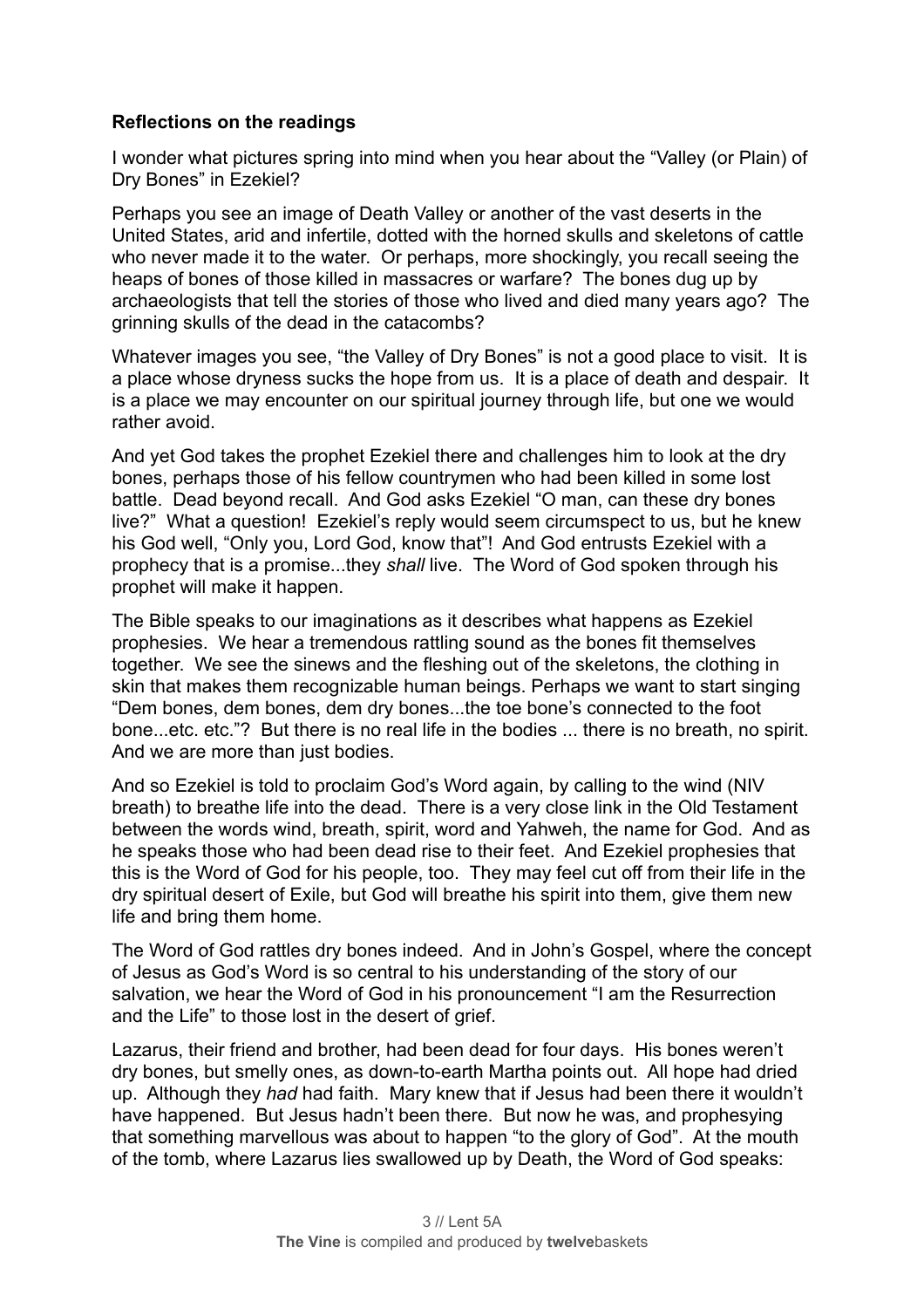"Lazarus, come out!" And Lazarus emerges, full of breath, the breath of Life once more, to blink in the glorious Light.

You might think that this story of a resurrection would be more appropriate to use in worship after THE Resurrection, not during Lent. It could be seen as a "spoiler" after all. But if you read on a bit further, you realise that the raising of Lazarus was not greeted as good news by all. The power of God's Word to rattle dead bones and bring new life was seen as a challenge and a threat by those in positions of religious power. This miracle was, according to John, one of the triggers that led to the movement to have Jesus arrested and executed.

This Lent and Easter, are you ready to have your dry bones rattled by God's Word for you?

Let us pray, using the response *Breathe on us, Breath of God: Fill us with life anew*:

When life seems dry and meaningless, and you, Loving Lord, seem far away: *Breathe on us, Breath of God: Fill us with life anew.* 

When the suffering and indifference we see around us take our breath away: *Breathe on us, Breath of God: Fill us with life anew.* 

When we fear for the future and words of hope ring hollow in our ears: *Breathe on us, Breath of God: Fill us with life anew.* 

When we feel exhausted by our efforts to be your servants and followers: *Breathe on us, Breath of God: Fill us with life anew.* 

When the mystery of Death itself clings like a fog to our lives: *Breathe on us, Breath of God: Fill us with life anew.* 

Jesus the Word said "I am the Resurrection and the Life". *Breathe on us, Breath of God: Fill us with life anew.* 

In his Name we ask it,

<span id="page-6-1"></span>Amen.[4](#page-6-0)

#### **Hymn:**

163 STF – When listening prophets dare to speak OR 397 STF – The Spirit lives to set us free, walk, walk in the light

#### **Prayers of intercession**

*[This prayer can be read by two voices, but is equally suitable for one person]* 

On this day when we think of the temptations Jesus faced before beginning his ministry, we recognise how much selfishness, greed and power-seeking are harming the world we live in.

<span id="page-6-0"></span>[<sup>4</sup>](#page-6-1) Reflections written by Christine Odell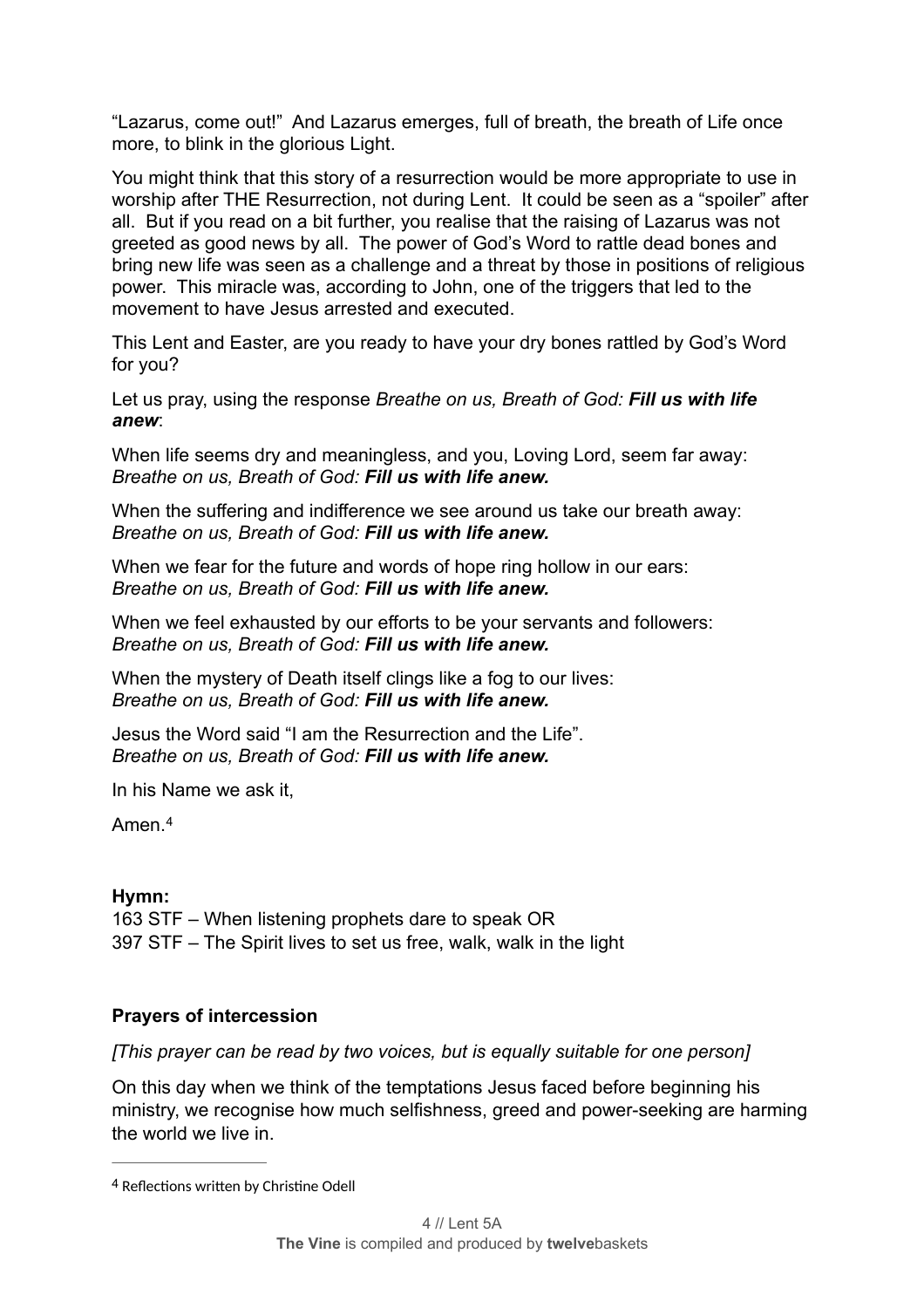So, we pray to our caring God ….

For all those whose lives are exploited, or destroyed, by the actions of people with power wanting more ….

…. and for those who seek power for their own ends, that their eyes may be opened to the harm that they are doing.

#### *[Pause]*

For all those who have lost employment, homes, family life and stability as a result of the indifference of organisations and people whose primary purpose is to make money for themselves ….

.... and for those who cannot see where their greed will lead them, that their consciences may be awakened to the consequences of their actions.

#### *[Pause]*

For those who are facing the realities of our careless use of the planet we all share ….

…. and for those who are unwilling to change their self-indulgent habits, that they may begin to recognise that some small changes can make a big difference.

#### *[Pause]*

For all those who have been led into trouble by the temptations placed before them by unscrupulous people ….

…. and for those criminals, indifferent to the suffering they cause to their victims, that they may be led to understand and to try to make reparation for their actions.

#### *[Pause]*

For all those who suffer day-to-day problems when organisations and officialdom create difficulties that cause distress and hardship ….

…. and for all those in public office who seem not to care for the people they represent, or serve, that they may begin to realise their true responsibilities.

#### *[Pause]*

For those in our church and community who are anxious, depressed, ill, lonely, or troubled by thoughts of times past when some incident occurred that has never been resolved

…. and for ourselves, as we remember those times when our relationships have been marred by our careless, unkind, greedy, deceitful, or selfish behaviour.

#### *[Pause]*

Help us to recognise that each one of us is responsible for our own actions and for the way that this can bring harm to others ….